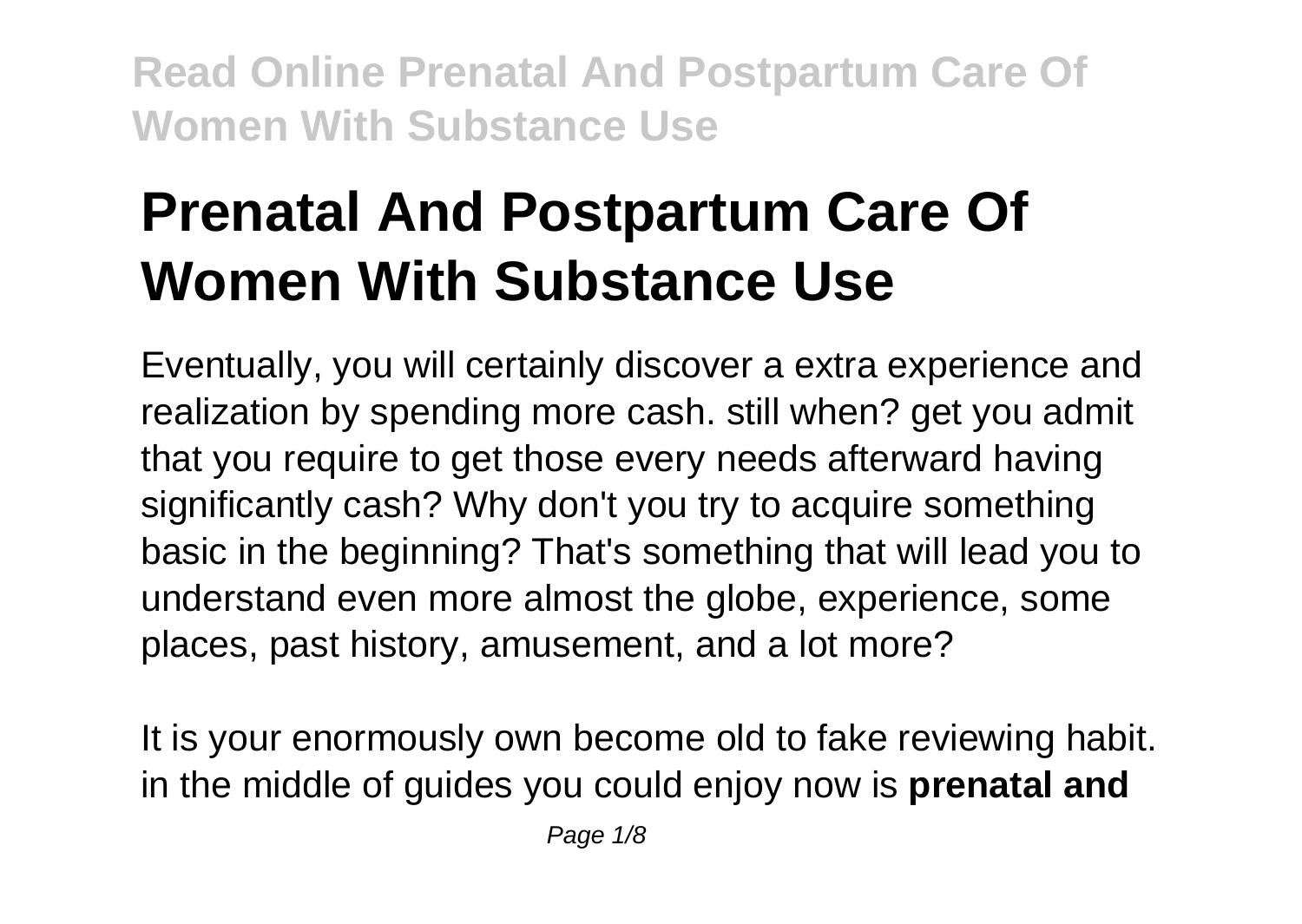#### **postpartum care of women with substance use** below.

These are some of our favorite free e-reader apps: Kindle Ereader App: This app lets you read Kindle books on all your devices, whether you use Android, iOS, Windows, Mac, BlackBerry, etc. A big advantage of the Kindle reading app is that you can download it on several different devices and it will sync up with one another, saving the page you're on across all your devices.

#### **Prenatal and Postpartum Care (PPC) - NCQA**

The average total cost for prenatal care throughout a typical Page 2/8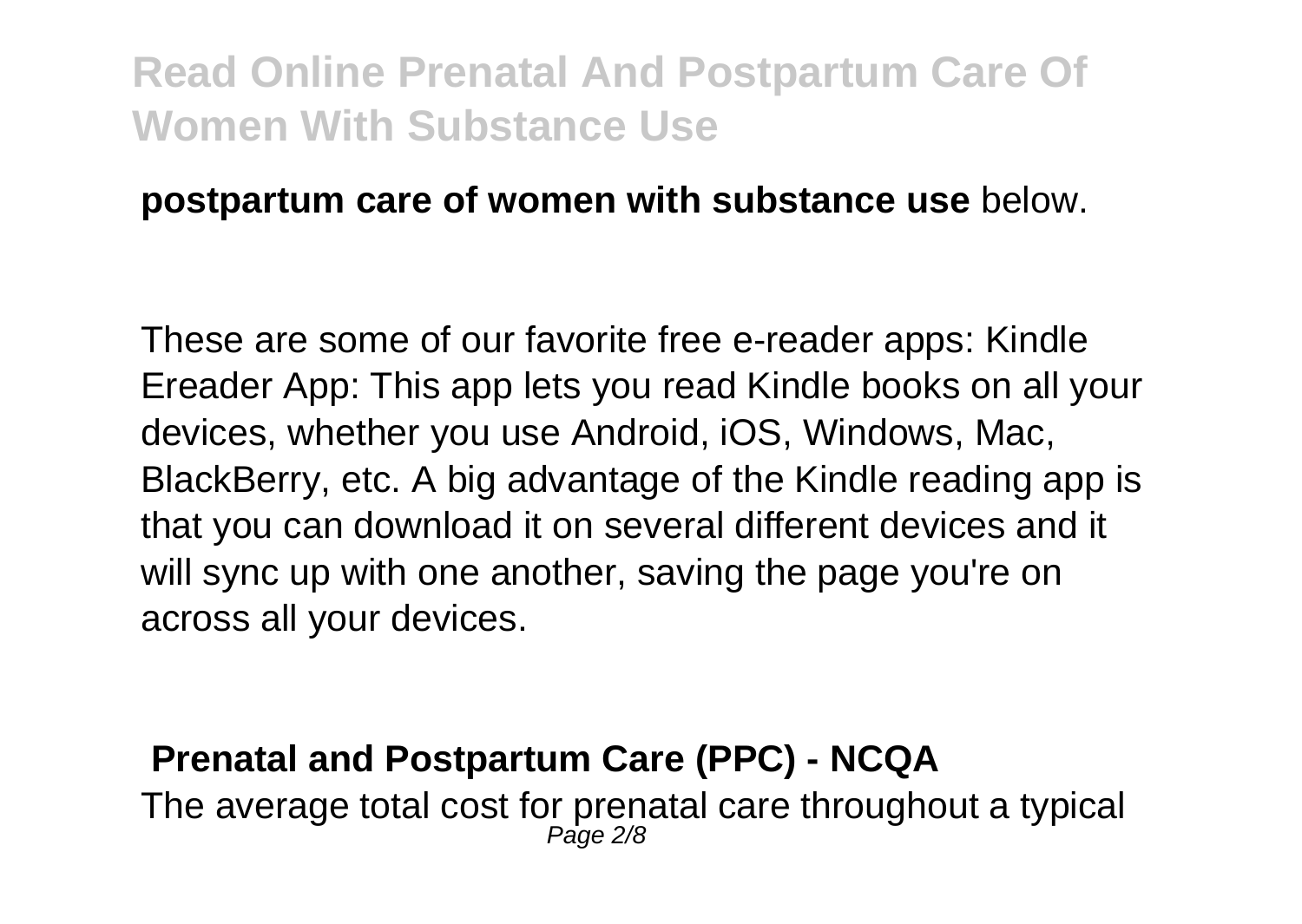pregnancy is about \$2,000, according to the Kaiser Family Foundation. This figure includes about 12 doctors' visits at \$100 to \$200 each, as well as routine blood tests, urinalysis and at least one ultrasound -- usually done at about 20 weeks.

### **Prenatal And Postpartum Care Of**

Assesses access to prenatal and postpartum care: Timeliness of Prenatal Care. The percentage of deliveries in which women had a prenatal care visit in the first trimester, on or before the enrollment start date or within 42 days of enrollment in the organization.

#### **Maternity & Prenatal Care | Prenatal Essentials | Baby ...** Page 3/8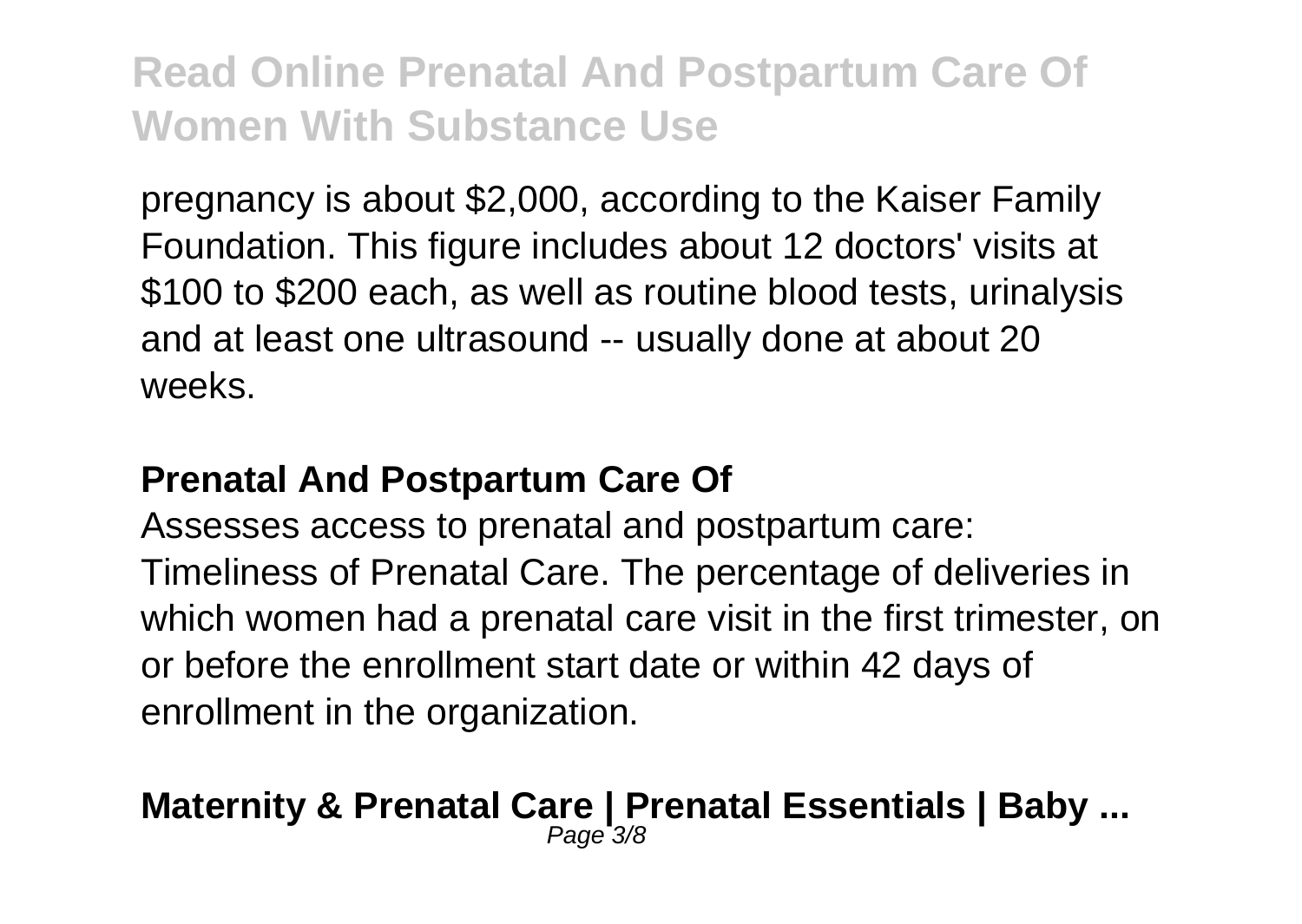Prenatal care is a crucial preventive care service designed to improve the health of pregnant patients and their infants through (1) medical screening and management of chronic conditions and complications; (2) anticipatory guidance on pregnancy, delivery, and the postpartum period; and (3) support for SSDHs that affect patients' ability to ...

### **How Much Does Prenatal Care Cost Throughout Pregnancy**

KAI SUITES' services encompass the full spectrum of maternity care ranging from prenatal and postnatal education, to mother and baby care after birth, postnatal nourishment and nutrition, and body rejuvenation – delivered through science, expertise, experience and heart by experts in their Page  $4/8$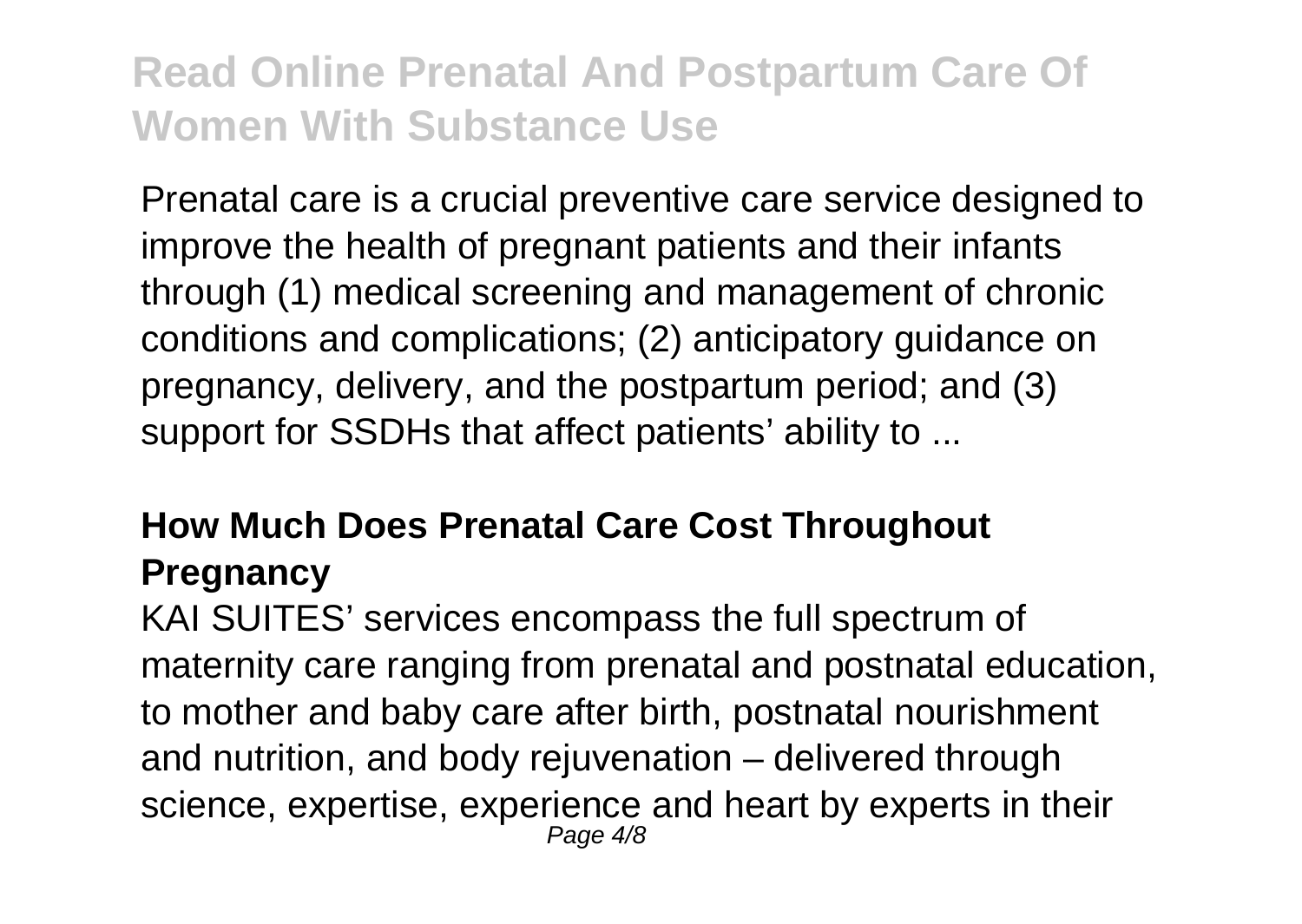individual disciplines.

### **Designing your patient's prenatal care "PATH"**

Prenatal and postpartum care is organized around an outdated definition of "advanced maternal age." ... The pandemic turned out to be another natural experiment in prenatal care, with experts ...

### **Update on Prenatal Care - American Family Physician** Maternity & Prenatal Care selected Currently Refined by Category: Maternity & Prenatal Care Prenatal Vitamins Refine by Category: Prenatal Vitamins ... Mama Strut Postpartum Support Pelvic Binder with Ice/Heat Therapy, Black. \$169.99 -Quantity + Add To Cart Add... 6 Item Sizes Available. Belly Page 5/8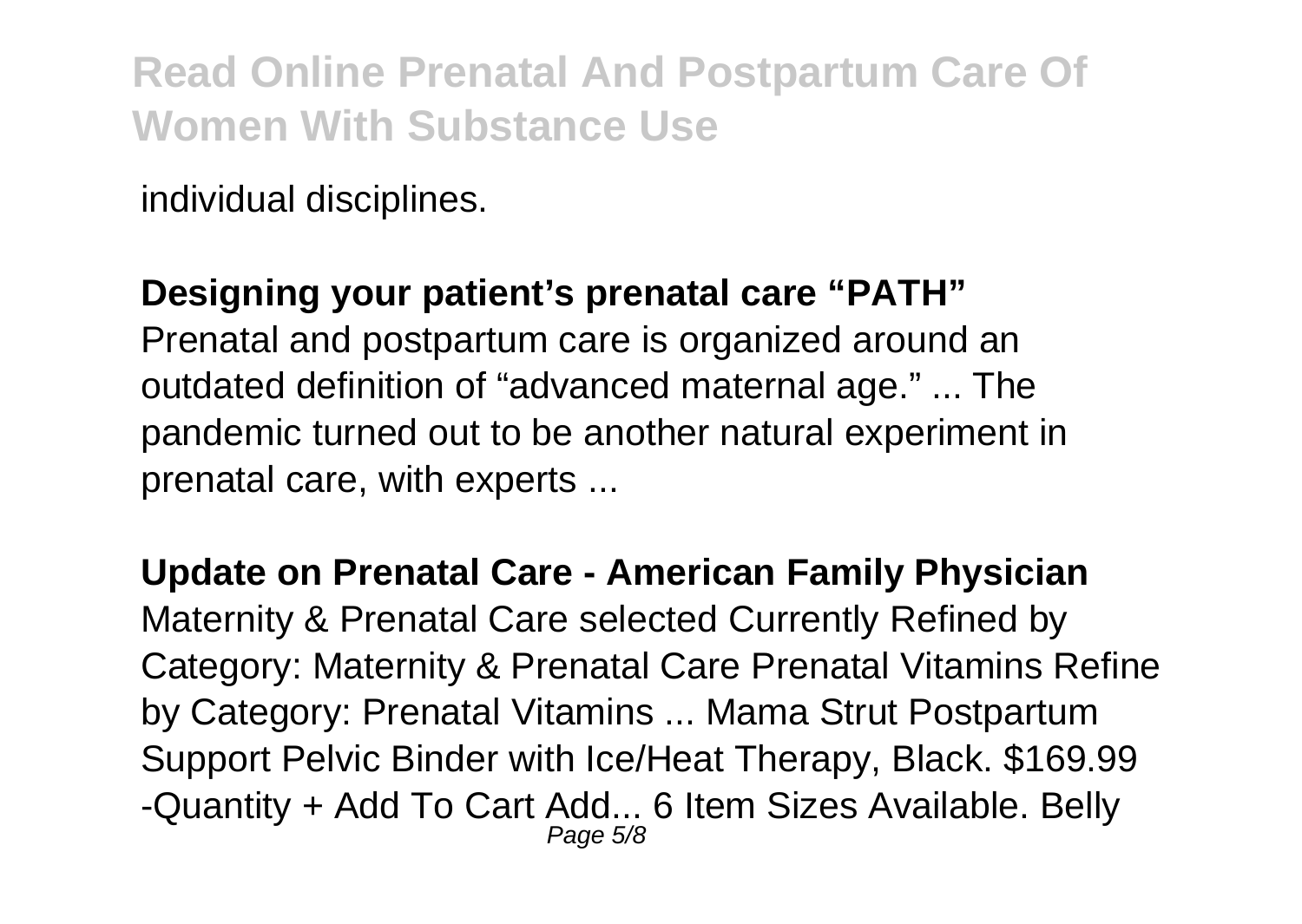Bandit Luxe Belly Wrap. \$99.99 -

### **KAI SUITES – Exclusive Luxury for Mothers and Their ...**

Standard elements of prenatal care include a routine physical examination (including pelvic examination) at the initial visit, maternal weight and blood pressure at all visits, fetal heart rate ...

#### **Madriella Doula Certification**

Get Help Call the PSI HelpLine: 1-800-944-4773 #1 En Español or #2 English. Text "Help" to 800-944-4773 (EN) Text en Español: 971-203-7773. Find local resources

#### **Mother's Guide to Breastfeeding: Prenatal Curriculum** Page 6/8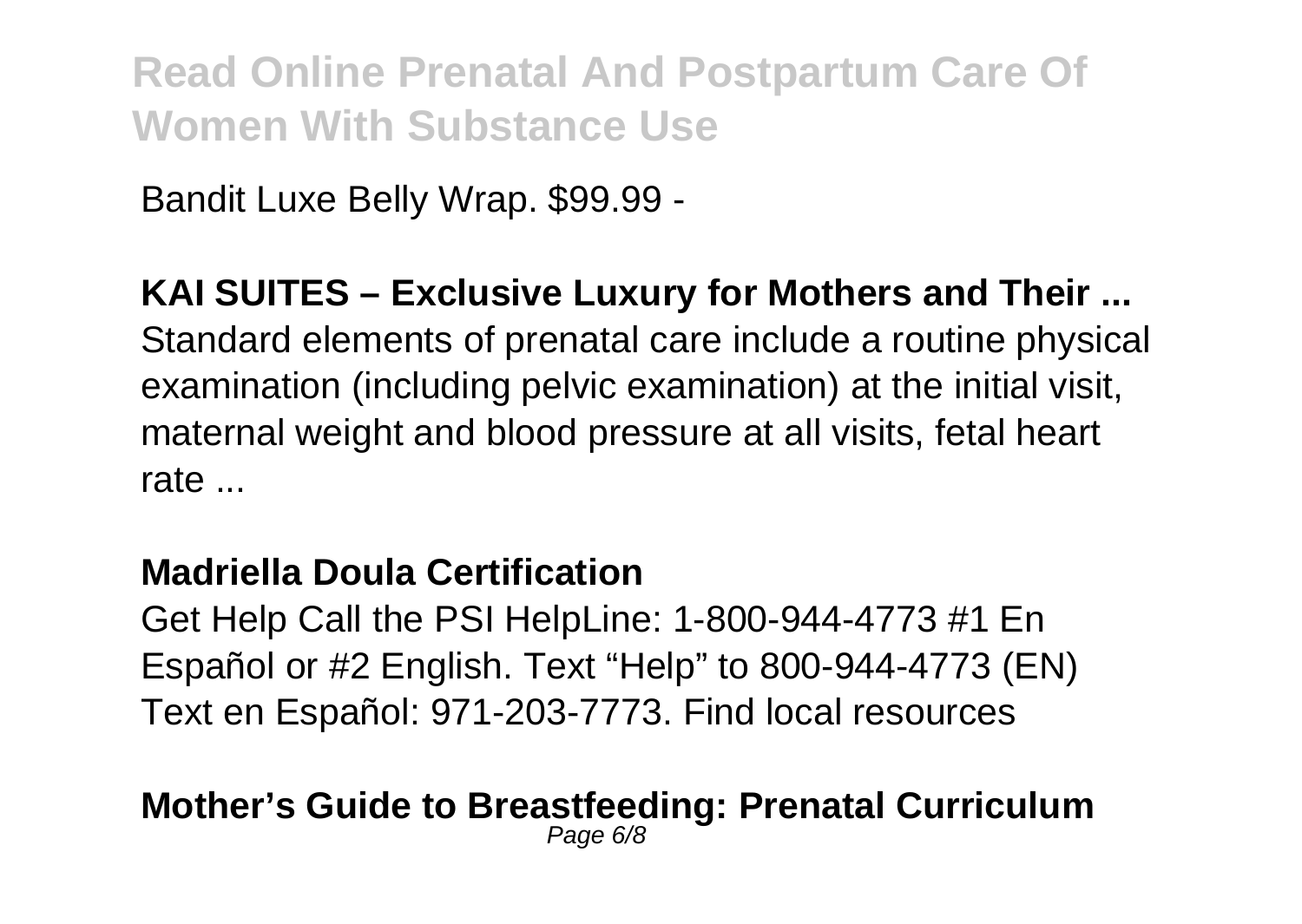Madriella is both a Doula certification program and a network of Doulas dedicated to supporting each other as well as the women they serve. To become a certified Doula through Madriella you need to pass an online examination based on our curriculum, which covers the basics of non-medical birth support and postpartum assistance as well as the Madriella philosophy.

### **Opinion | Expecting or Planning? There's Nothing Magic**

**...**

prenatal setting. It is intended to support a mother's choice to breastfeed and to help her establish and achieve her breastfeeding goals. The curriculum may be implemented by a nurse, clinician, lactation specialist ... health care providers Page<sup>-</sup>7/8